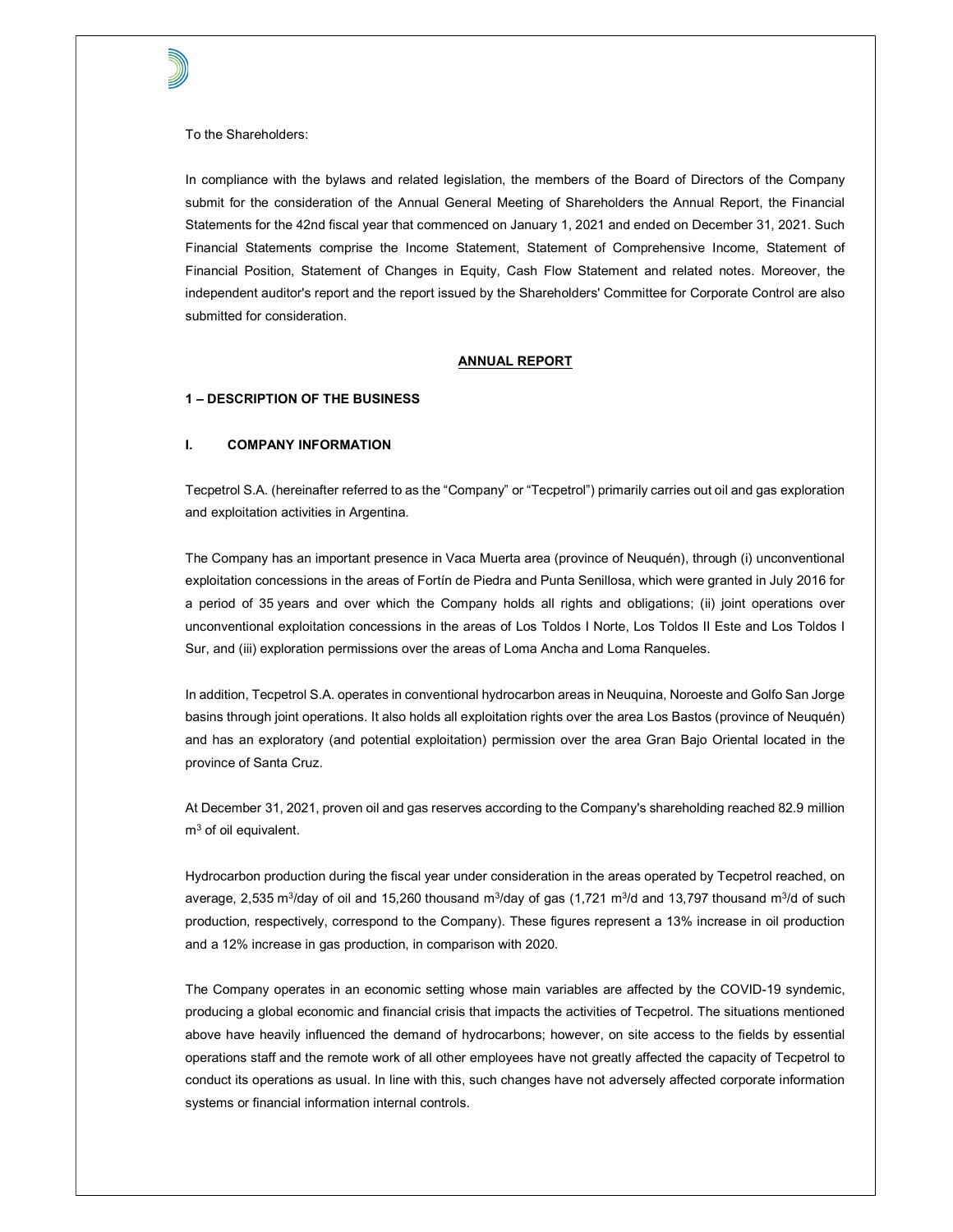The management of the Company closely monitors the evolution of the abovementioned situations in order to adopt measures according to the complexity of the events, aiming at safeguarding the integrity of the staff, keeping operations running and preserving the corporate financial health of the Company.

In April 2021 operations in Fortín de Piedra and Los Bastos were affected for twenty-one days because of the forceful measures adopted by the healthcare workers of the province of Neuquén, which included total restriction on the access and circulation in different areas of the province, blocking the regular access of employees and contractors. This situation resulted in a sudden interruption of the activities necessary for the continuity of the production and the drillings in progress. Under such circumstances, there was a reduction in gas volumes injected under the Promotion Plan for Argentine Natural Gas Production/2020-2024 Supply and Demand Scheme (hereinafter referred to as "Plan Gas 4"). However, in July 2021, the Hydrocarbons Office accepted the operational reasons alleged by the Company: therefore, agreeing to a force majeure event and stating that there was no breach of contract by the Company under the Plan.

This Annual Report should be construed in light of these circumstances.

# II. COMMENTS ON THE BUSINESS MANAGEMENT

#### i. EXPLORATION AND PRODUCTION

Tecpetrol holds an important position among production companies in terms of its own acreage in the Vaca Muerta wet gas window. It has obtained an unconventional exploitation concession for the area of Fortín de Piedra aimed at developing the formation of Vaca Muerta (province of Neuquén), a world-class reservoir of high productivity in multi-fractured horizontal wells.

At December 31, 2021, accumulated investments in Fortín de Piedra exceeded USD 2,400 million. Gas deliveries in 2021 totaled 12.6 million m<sup>3</sup>/day, on average, reaching a peak of 18 million m<sup>3</sup>/day in winter season, and turning Fortín de Piedra into one of the main gas production fields in the country.

In 2021, amid the recovery of the global economy and the rise in international prices of crude oil and gas, Tecpetrol has strengthened its activities; therefore, increasing investments and production while promoting COVID-19 prevention protocols and adapting to the new labor conditions.

The main events occurred during the fiscal year under analysis are disclosed below:

- The levels of drilling activities rose in Fortín de Piedra. Such activities were carried out in 868 phases (an average of 4.2 phases a day). Twenty wells around 2,800 meters deep with horizontal branches of 2,500 meters were completed producing satisfactory outcomes.
- In Los Bastos, an exploratory well around 3,700 meters deep with horizontal branch of 1,500 meters was finished. This well, located in Vaca Muerta, is intended for the extraction of shale oil. Drilling activities were carried out in 22 phases producing satisfactory outcomes.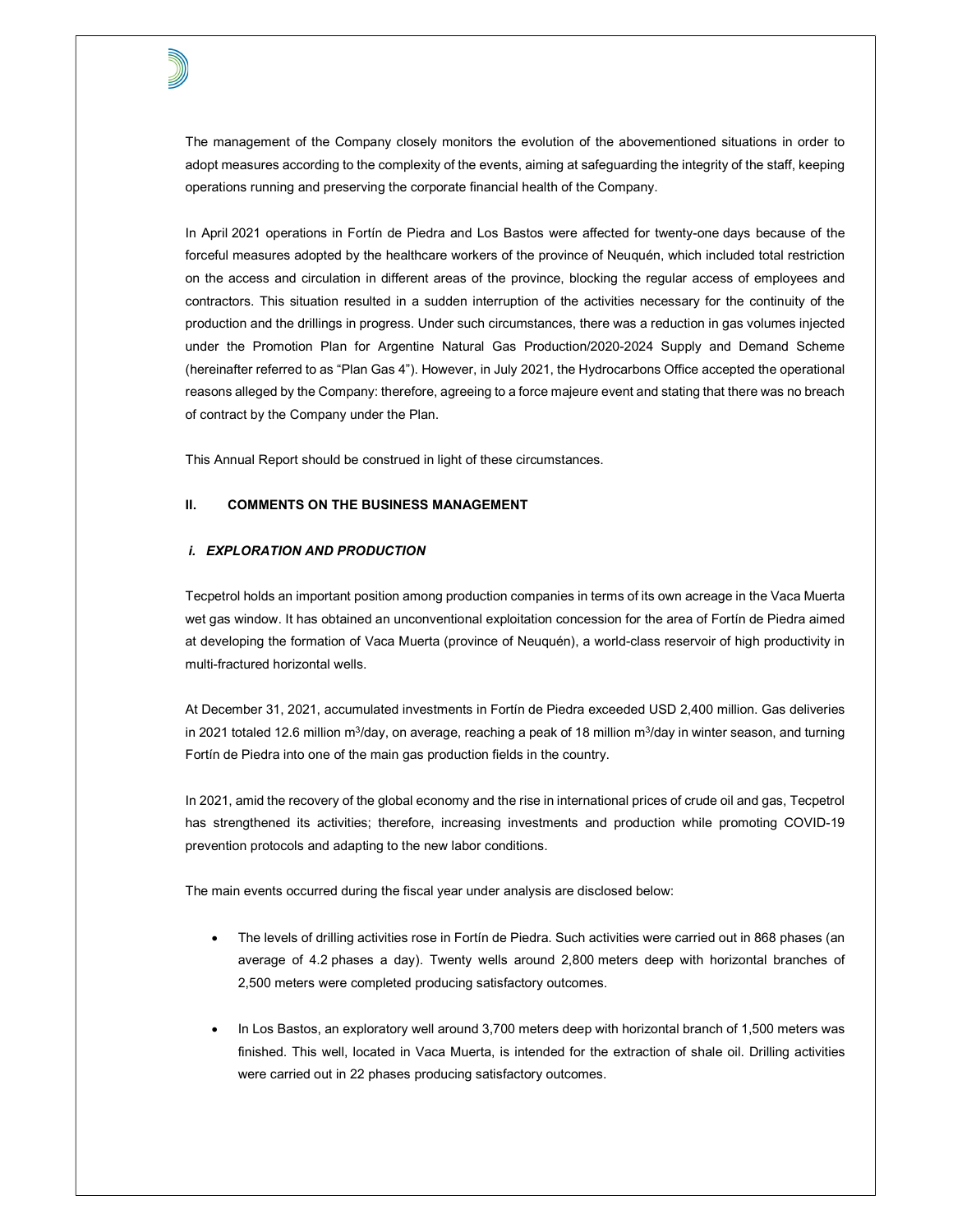

- In Los Toldos II Este, three appraisal wells (intended for the extraction of shale oil) were drilled in Vaca Muerta, pending completion.
- In El Tordillo drilling activities were resumed in the first quarter of 2021 and thirteen wells were brought into production achieving satisfactory outcomes.

# ii. STAFF AND COMMUNITY RELATIONS

Tecpetrol endorses the Ten Principles of the UN Global Compact on human rights, labor, environment and anticorruption.

#### Training and development of human resources

The Company consolidates its growth through the development of a committed workforce with broad expertise in both the business and the region. They receive continuous training in management and leadership skills as well as techniques and security practices to boost their development and achieve a better performance.

In 2021 the training continued to adapt as needed (through different platforms) according to the requirements of the labor environment. Besides, "Tecpetrol University" program was implemented. Such program consolidates both the internal and external training demands and it is fed by the business needs and the development of the teams. In November 2021, the Company launched a biannual work environment survey to measure the levels of emotional and rational commitment of the workforce. The results will be used to put forward improvement action plans.

#### Health, Safety and Environment

The main purpose of the Health, Safety, and Environment policy of Tecpetrol (hereinafter referred to as "HSE") is to conduct businesses protecting the physical integrity of the Company's employees and third parties while achieving, in compliance with all applicable laws, an appropriate conservation of the environment and implementing the best practices to benefit the communities, the employees and the Company. HSE policy is based on leadership and commitment by all employees through an HSE management system comprising risk management and prevention programs, improvement plans, safety and environmental care initiatives, preventive observations, and inspections of operations, among many others.

In fiscal year 2021, the Company continued implementing COVID-19 preventive measures aimed at preventing the spread of the virus in Tecpetrol's facilities. Some of these measures included the following: the separation of operative teams in independent units, access controls (presentation of health affidavits, temperature and symptom controls), the use of specific personal protective equipment for coronavirus disease and the reduction in transport capacity, among others. As a result of the implementation of those practices, the virus did not spread in the corporate facilities guaranteeing the continuity of the operations. Besides, other measures were implemented to mitigate the risks in the operations.

In the areas of Neuquina basin, amid the difficulties caused by the COVID-19, the growing demand during the winter season and the sales commitments already made required operations to be carried out efficiently and safely.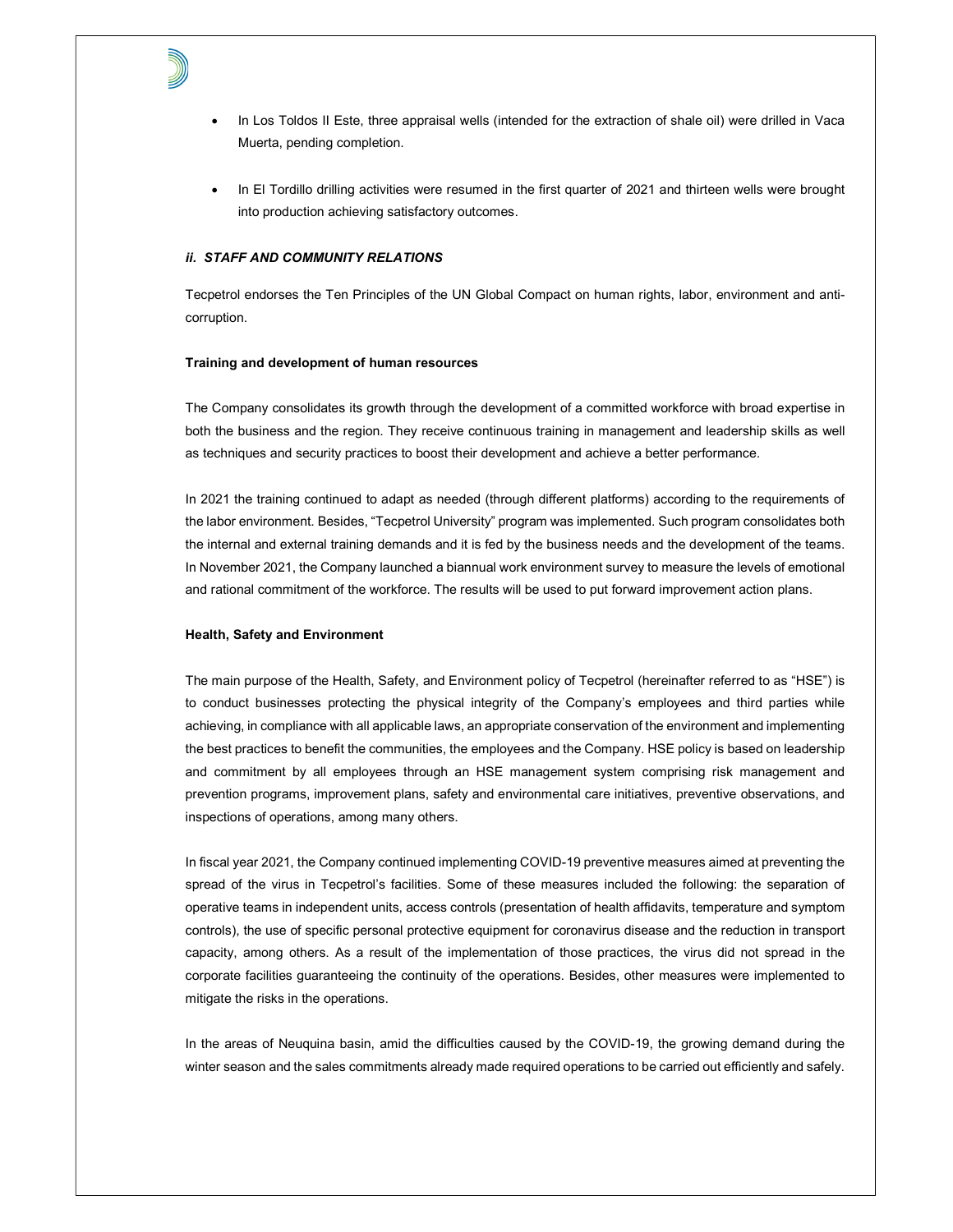In Aguaragüe (Noroeste basin) the workforce managed to achieve a 3,000-day period with no Lost Time Incidents (LTI). Such event demonstrates the values of safety, health and environment Tecpetrol and its contractors hold onto.

In terms of safety, the Company continued implementing the program on the reinforcement of safety culture, launched in 2020 and run by an international consulting company. In 2021, the Company organized workshops in all operating areas, which were focused on contractors. The outcomes were favorable in terms of both participation and satisfaction.

Regarding the environment, the Company carried out annual controls and prepared environmental management documents for new projects and activities (for the purposes of obtaining permissions and outlining actions tending to prevent, reduce or correct the environmental impact). Additionally, the Company developed and consolidated environmental indicators and identified a specific objective about the use of water in Tecpetrol, aiming at preparing new proposals tending to a more efficient and rational use of water.

## Community Relations

Tecpetrol actively collaborates with the communities close to the areas in which it operates, contributing to the sustainable development of the population and its institutions in the areas of education, health, sports, culture and social advancement. In this spirit, the Company carries out and supports community relation programs in communities and schools near its fields, engaging both its staff and the local population in the development of such programs, pursuing autonomy and building up networks with public and private authorities and other entities. In 2021, Tecpetrol continued displaying its commitment during the sanitary crisis caused by the COVID-19 and contributing to strengthen the health system in the communities where it operates. In this context, in the early stages of the pandemic, the Company and local health authorities designed a support plan, which included the delivery of biosafety items, respirators and specific intensive therapy equipment, among others.

# III. OIL AND GAS MARKET

In 2021, Tecpetrol was the largest producer of shale gas and the second producer of unconventional gas in the country.

## Oil

In 2021, 43% of crude oil production was sold to domestic market refineries and the remaining 57% was exported primarily to the Unites States of America, and to a lower extent, to the United Arab Emirates, the Netherlands and Brazil. The proportion of domestic market sales and exports experienced virtually no fluctuations in comparison with 2020.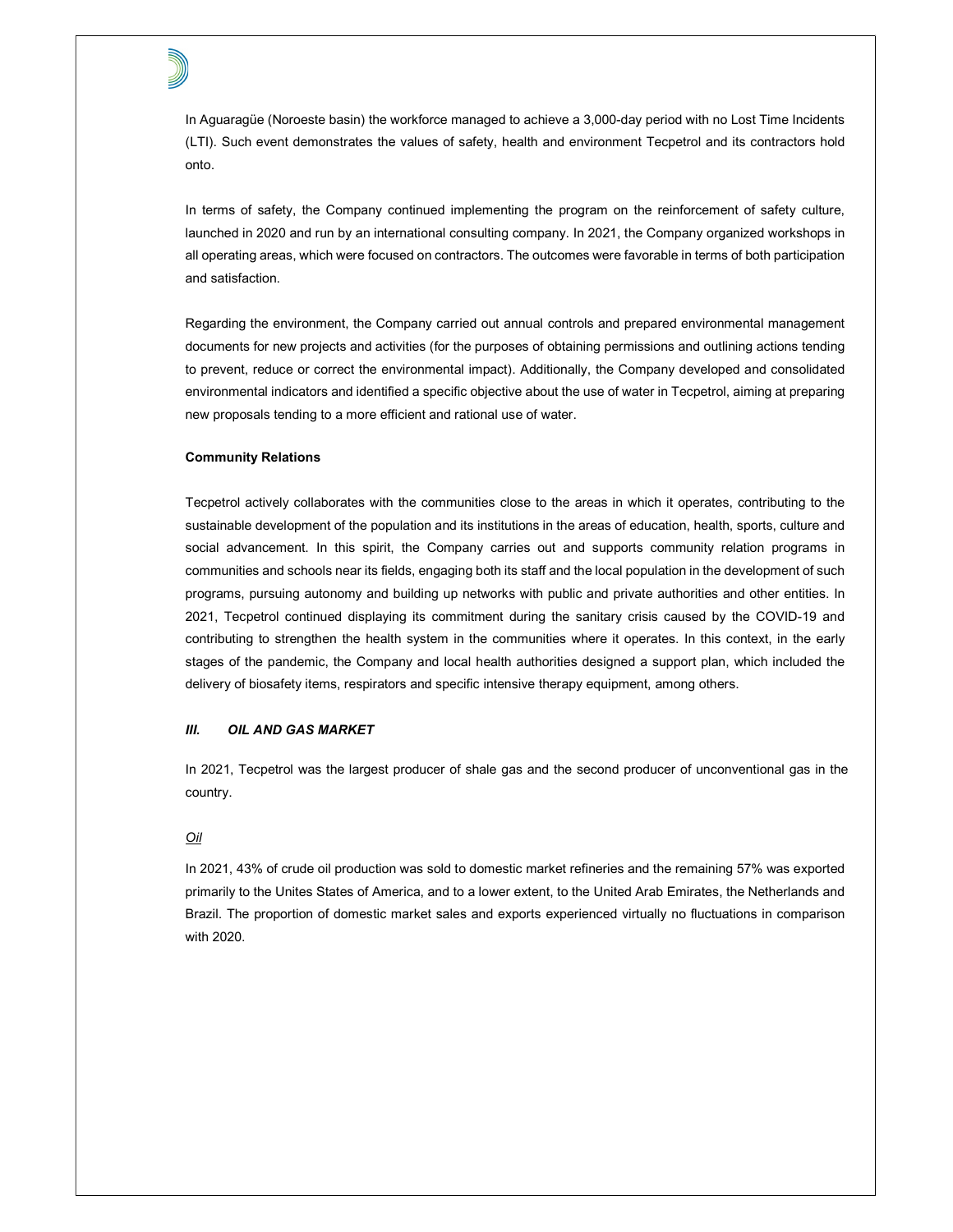In 2021 the relaxation of the restrictions and isolation measures imposed in 2020 produced a recovery in the local and international demand for and processing of oil. In fiscal year 2020, crude oil international prices increased, as a consequence of the disposal of the stock accumulated in 2020, reaching, on average, USD 70 per barrel in 2021 (whereas in 2020 average Brent prices were USD 43 per barrel) and with daily closures reaching a peak of above USD 86 per barrel.

In the first quarter of 2021, producers and refineries negotiated sales prices that approximated export parity prices. However, as the increase in crude oil international prices became clear, prices below export parity prices were set in the local market. Escalante and medanito crude oil were exported at prices with price differentials ranging from + USD 0.5 per barrel to - USD 2 per barrel and USD 1 per barrel to - USD 3 per barrel, respectively, in relation to ICE Brent. Such decoupled prices (between domestic and international prices) were maintained throughout 2021 and ranged from USD 8 to USD 15 per barrel.

The export duties rate, as set forth under Decree No. 488/2020, was still in force throughout 2021. Such rate was set at 0% if the international price was USD 45 or less per barrel, at %8 if the international price was USD 60 or more per barrel, and if the international price ranged from USD 45 to USD 60 per barrel a variable rate was applicable which increased linearly from 0% to 8%. In the first months of the year, the rate ranged from 3% to 6%, whereas as from March international prices continuously exceeded USD 60 per barrel, resulting in the maximum rate of 8% for the remaining part of the year.

#### Gas

Net sales came from electric power generators (38%), industrial users (24%), distribution service licensees (33%), compressed natural gas stations (3%) and exports (2%), regardless of the compensations received under Resolution No. 46-E/2017 and the incentives under Plan Gas 4 cancelled directly by the National Government.

The main events related to the regulatory framework and general situation of the gas market are disclosed below:

## Incentive Programs

 In November 2020, through Decree No 892/2020, the Executive Branch stated that the promotion of Argentine natural gas is a matter of public interest and therefore, approved the Promotion Plan for Argentine Natural Gas Production/2020-2024 Supply and Demand Scheme. In this context, in November 2020, the Office of the Secretary of Energy issued Resolution No. 316/2020 calling a Public Bidding to award a base volume of natural gas of 70 million m ${}^{3}$ /day (20 million m ${}^{3}$ /day for Austral basin, 47.2 million m<sup>3</sup>/day for Neuquina basin and 2.8 million m<sup>3</sup>/day for Noroeste basin) for four years (which can be extended by the Office of the Secretary of Energy for additional annual terms based on related market analyses) as from January 2021, and an additional volume for each winter season during 2021-2024 inclusive. It also contemplates a longer term (up to eight years) for offshore projects.

Producers had to submit an investment plan to reach committed injection volumes and they are obliged to reach a production curve per basin which guarantees that levels of production set forth under the Program are either maintained or increased.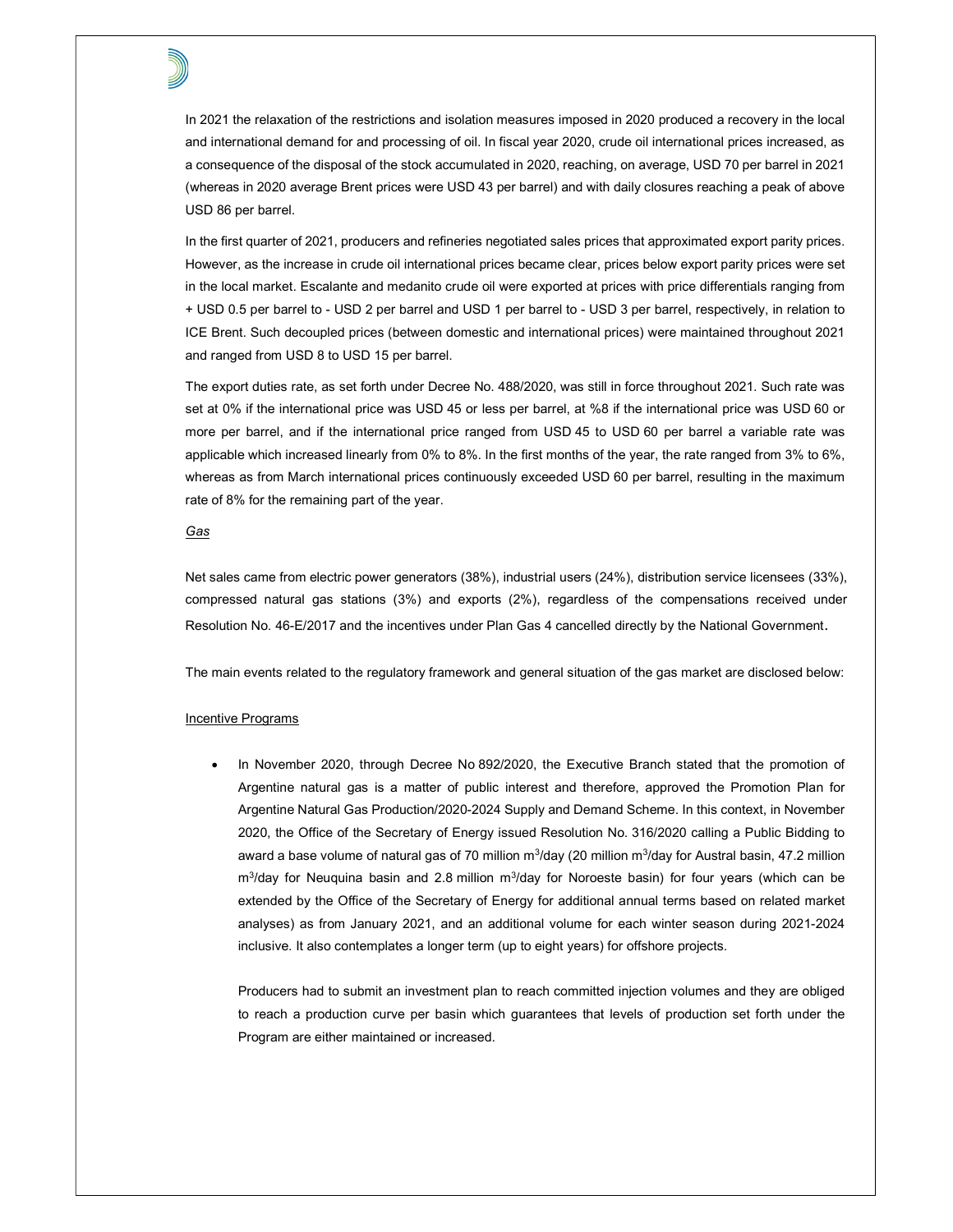Subject to approval by the Office of the Secretary of Energy, participating producers will be able to export between 8 million m ${}^{3}$ /d and 11 million m ${}^{3}$ /d in non-winter seasons. Such exported volumes are not covered by the incentive.

Plan Gas 4 is implemented through direct contracts between natural gas producers and (i) gas distributors, sub-distributors and Integración Energética Argentina S.A. (IEASA) for the supply of residential demand, on the one hand, and (ii) Compañía Administradora del Mercado Mayorista Eléctrico S.A. (CAMMESA) for the supply of the demand for electricity to thermal power plants, on the other hand. The order for the award of those contracts is determined based on gas prices under the Gas Transportation System (Punto de Ingreso al Sistema de Transporte, PIST) from the above-mentioned Public Bidding, upon which seasonality factors are implemented. In consequence, the bidding price is affected by 1.25 during the winter season (May to September) and by 0.82 during the summer season (October to April). Also, for the additional volumes of gas during the winter season, a 1.30 factor will be applicable. For gas intended for distributors, the government will subsidize the difference between bidding prices under the Public Bidding and the gas price under PIST authorized to be included in the rates, which will be paid by distributors to producers under the agreements. For gas delivered to IAESA and CAMMESA, they will pay to producers the bidding price, but will get government subsidy. The demand under Plan Gas 4 does not include GNC stations, which must get their own supply of natural gas.

On December 15, 2020, the Office of the Secretary of Energy issued Resolution No. 391/2020 approving the procedure for the Public Bidding called under Resolution No. 317/2020 from the Office of the Secretary of Energy, awarding volumes of natural gas under the Public Bidding and approving prices under PIST related to the awarded volumes.

Tecpetrol was awarded the contract for the gas supply from Neuquina basin to distributors, IEASA and CAMMESA of up to 9.9 million  $m^3/d$ , plus an additional of 2 million  $m^3/d$  during winter season.

As the bid volumes offered by the producers were insufficient to cover the internal consumption projections for 2021-2024 winter seasons, on February 22, 2021, the Office of the Secretary of Energy issued Resolution No. 129/2021 convening a second call for bidders to award additional natural gas volumes to awarded producers under Resolution No. 391/2020, for all winter seasons of 2021-2024 inclusive and under the same price conditions bid under Resolution No. 391/2020, and requiring IEASA to sign the related contracts.

Tecpetrol was awarded volumes ranging between 2.5 million  $m^3/d$  and 3.5 million  $m^3/d$  for the period June/2021-September/2021 and 2.5 million m<sup>3</sup>/d for the periods from May to September of 2022, 2023 and 2024.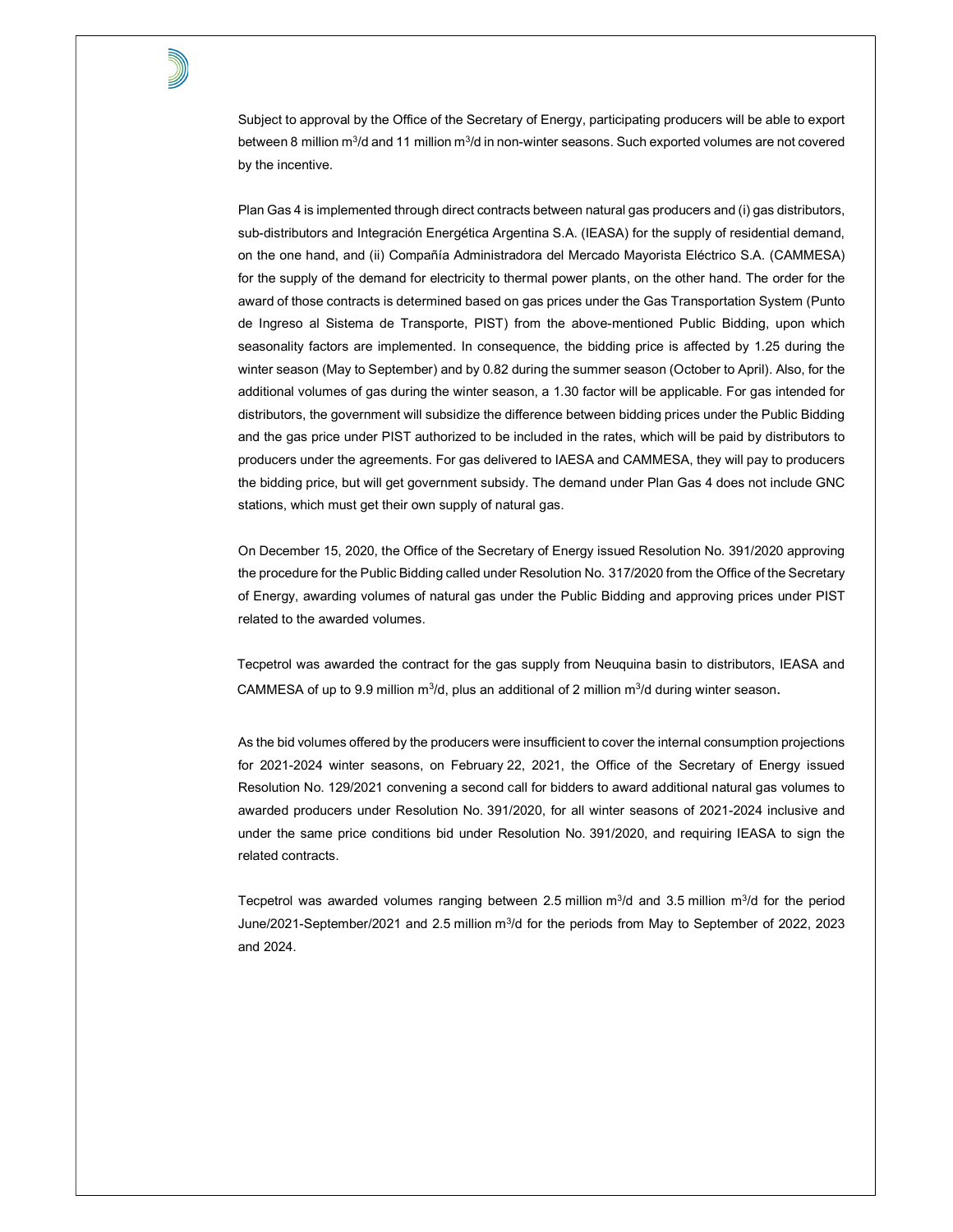

On October 21, 2021, by means of Resolution No. 984/2021, the Office of the Secretary of Energy convened a third call for bidders under Plan Gas 4 to award additional natural gas volumes to awardees under Resolutions No. 391/2020 (first call) and No. 129/2021 (second call), to bid for natural gas purchases for 3 million m $^3$ /d from Neuquina basin, 1.5 million m $^3$ /d from Austral basin and 1 million m $^3$ /d from Noroeste basin, for the period 2022-2024 inclusive, commencing injection activities in winter 2022. The third round was intended to set additional annual flat volumes for the residential segment (distributors and IEASA) and the electricity generation segment (CAMMESA). The maximum price authorized for Neuquina basin was USD 3.66 per million BTU on average per year, USD 3.52 per million BTU for Austral basin and USD 3.58 per million BTU for Noroeste basin. On November 11, 2021, by means of Resolution No. 1091/2021 issued by the Office of the Secretary of Energy, Tecpetrol was awarded the contract for the gas supply to IEASA and CAMMESA for up to 0.70 million m3/d.

 Tecpetrol is still in dispute with the government regarding the change of criteria for the assessment of the economic compensations provided for under the Program of Incentives to Investments in Natural Gas Production Developments from Unconventional Reservoirs (hereinafter referred to as the "Program") created through Resolution No. 46-E/2017 and amended by Resolution No. 419-E/2017. Since the launch of the Program and at December 31, 2021, Tecpetrol had lower revenues of \$29,915 million for the volumes delivered in excess of the production estimated upon request of adherence to the Program.

Under Plan Gas 4, subject to its terms and validity, and in relation to the volumes of production therein committed and delivered, Tecpetrol accepted that payments under the Program related to the deliveries of natural gas as from January 1, 2021, will be limited to the production projection of natural gas estimated upon request of adherence to the Program. Therefore, the Company waived its right to demand payments for natural gas volumes delivered as from January 1, 2021, which exceed such projection.

# **Distributors**

 On December 27, 2021, by means of Resolution No. 518/2021, the Federal Gas Regulatory Authority (Ente Nacional Regulador del Gas, ENARGAS) called for the Public Hearing No. 102 in order to consider provisional rate adjustments for the public services of natural gas transportation and gas distribution networks, which served as the beginning of the renegotiation of the Integral Rate Revision (Revisión Tarifaria Integral, RTI) in force for providers of natural gas transportation services and gas distribution services, under Section 5 of Law No. 27.541. In such Public Hearing, held on January 19, 2022, distributors and carriers raised their needs for rate increases. On February 22, 2022 by means of Resolution No. 91/2022 an increase of transportation and distribution components of natural gas bills was approved as of March. This increase does not affect the price of the natural gas component, which as of the date of issuance of this Annual Report remains unchanged.

## Electricity generation

 As from December 2019, CAMMESA centralized the commercial management and the dispatch of natural gas to Generators through agreements with marketers and/or producers entered into by means of auctions via Mercado Electrónico del Gas S.A. (MEGSA), which included, as from February 2020, the obligation for the supplier to deliver or pay 30% of the daily maximum amount offered.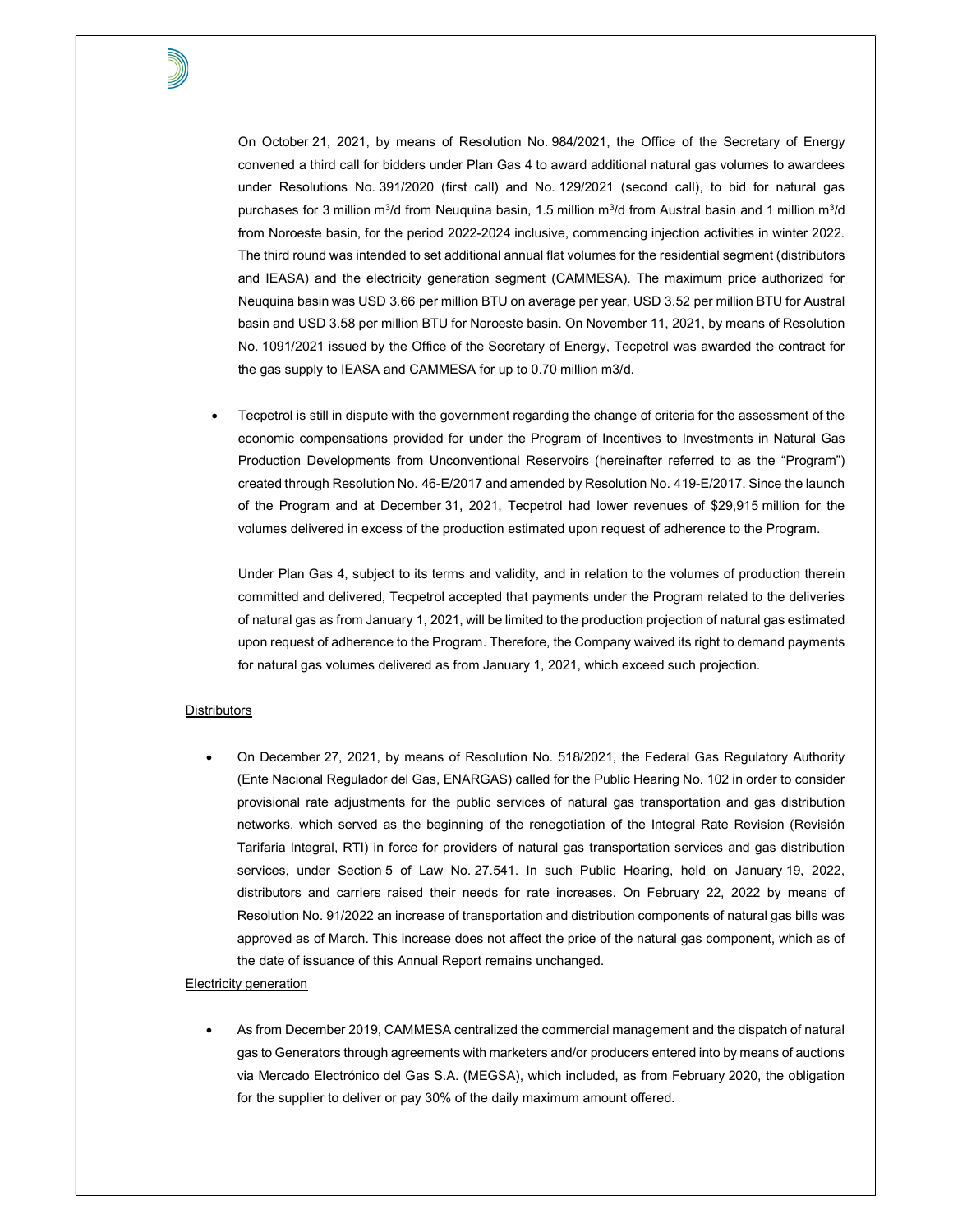Apart from the uninterrupted gas supply agreements entered into under Plan Gas 4, CAMMESA continued negotiating additional interrupted gas contracts supply through monthly auctions via MEGSA. The maximum reference price for Neuquina basin was USD 2.30 per million BTU in April 2021 and USD 3.50 per million BTU in May and July 2021.

Besides, given the lack of interrupted natural gas supply agreements, on June 30, 2021, the Office of the Secretary of Energy, by means of Communication No. 58537096, urged CAMMESA to accept (under competitive conditions) the offers of additional natural gas volumes that awarded producers under Plan Gas 4 could eventually make. The maximum price for natural gas under these agreements is the one included in the contracts for the uninterrupted supply of gas, arising from the allocation detailed in table "IV - Gas Production Facilities Demand for 2021-2024" (IV – Demanda Usinas 2021 – 2024) of the Schedule of the Resolution No. 391/2020 issued by the Office of the Secretary of Energy, which links CAMMESA with the offeror.

## **Exports**

 Throughout the fiscal year under consideration, the Office of the Secretary of Energy published interrupted export permits and/or amended already existing permits (at the request of the interested parties). During most part of the year, the Office of the Secretary of Energy ordered to cease interrupted exports in order to prioritize the local market supply. However, some operations were allowed (with different levels of restrictions) during the summer season and even during the winter season.

On April 23, 2021, the Office of the Secretary of Energy issued Resolution No. 360/2021 including the guidelines to request both interrupted and uninterrupted exports authorizations. Under such Resolution, uninterrupted export permits were issued during the summer season (from October 2021 to April 2022) for a total of 6 million m $3$ /d (4 million m $3$ /d from Neuquina basin and 2 million m $3$ /d from Austral basin).

On August 8, 2021, by means of Communication NO-2021-71738397-APN-SSH#MEC, the Office of the Secretary of Energy set forth minimum export prices for interrupted sales. For Neuquina basin such prices were: USD 4.47 per million BTU in winter season and USD 2.93 per million BTU in summer season. Therefore, producers modified their agreements in order to fulfill such condition.

Also, by means of Communication NO-2021-122308354-APN-SE#MEC, dated December 16, 2021, the Office of the Secretary of Energy called producers to submit uninterrupted export contracts for up to a maximum of 5 million m<sup>3</sup>/d from Neuquina basin for the period covering January 1, 2022 - April 30, 2022. Volumes approved under the above-mentioned call cannot be deducted from the agreements with CAMMESA already in force under Plan Gas 4. Therefore, the allocated volumes represent additional gas (to that already contracted by producers), setting a minimum price under the PIST of USD 4.47 per million BTU. Through these agreements proposed by the Office of the Secretary of Energy, a total of 3.7 million m<sup>3</sup> /d, on average, was submitted during the supply period.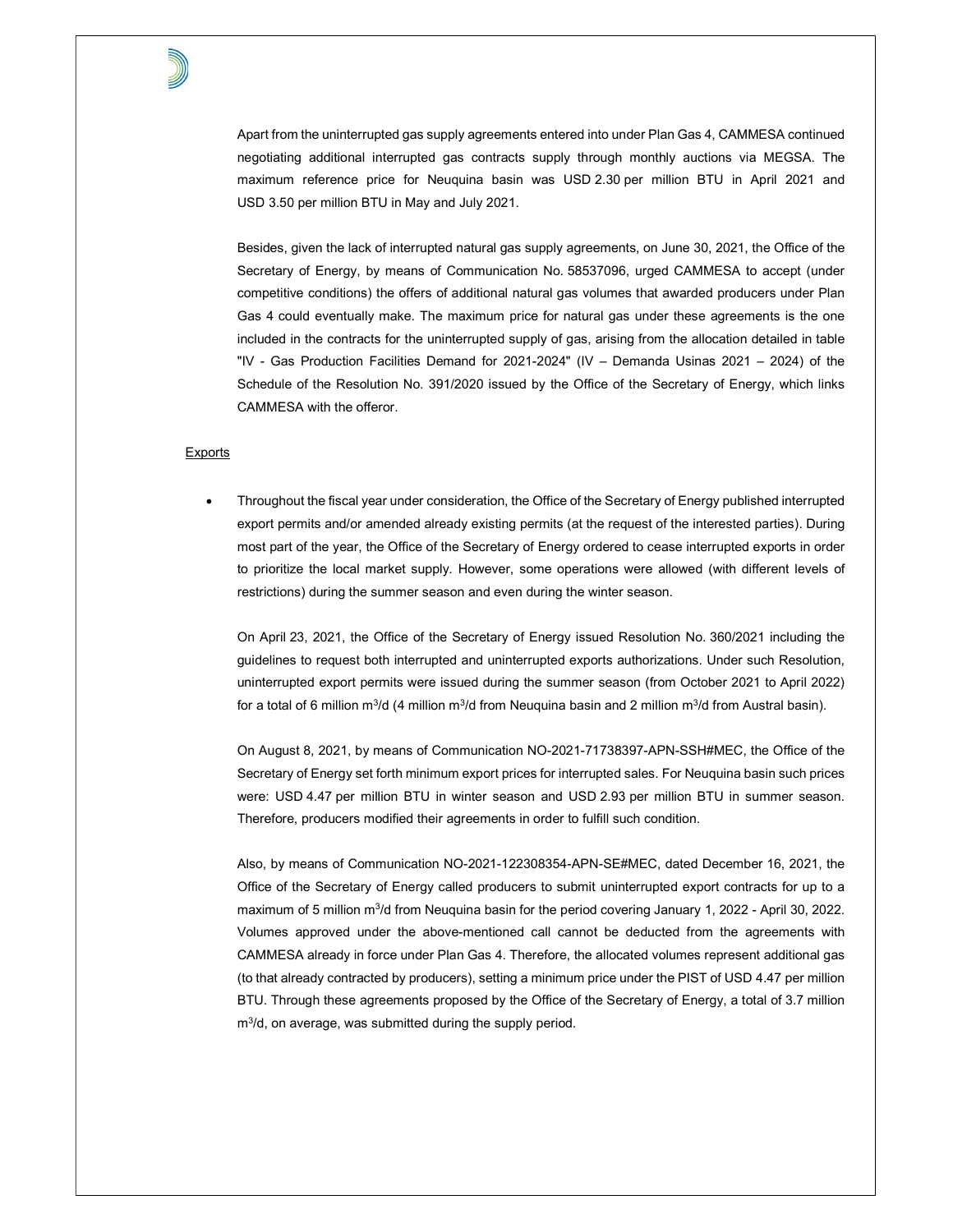## 2 - STRUCTURE AND ORGANISATION OF THE COMPANY AND ITS ECONOMIC GROUP

The Company is controlled by Tecpetrol Internacional S.L.U., which holds a 95.99% interest and is based in Spain. Tecpetrol Internacional S.L.U. also has subsidiaries that develop, invest in and run businesses related to oil and gas production, transportation, and distribution in Argentina, Bolivia, Colombia, Ecuador, Mexico and Peru.

Company **Main line of business** Country | % 2021 | % 2020 Parques Eólicos de la Buena Ventura S.A. (i) Planning, development, execution and exploitation of renewable energies projects Argentina 100.00 Oleoducto Loma Campana - Lago Pellegrini S.A. Construction and exploitation of an oil pipe in Argentina Argentina | 15.00 | 15.00 Tecpe Trading S.A. (ii) Commercialization of hydrocarbons and electric power, among others. Argentina  $\vert$  - 4.00 Terminales Marítimas Patagónicas S.A. Transport concessions of terminals Caleta Córdova and Caleta Olivia Argentina | 4.20 | 4.20 Oleoductos del Valle S.A. Oil pipe transport concessions Argentina 2.10 2.10 Tecpetrol del Perú S.A.C. Exploration, exploitation and sale of hydrocarbons Peru 2.00 2.00 Tecpetrol Bloque 56 S.A.C. Exploration, exploitation and sale of hydrocarbons Peru 2.00 2.00 Tecpetrol Operaciones S.A. de C.V. Provision of services to the hydrocarbon industry Mexico | 0.948 0.948 Norpower S.A. de C.V. Provision of services to the hydrocarbon industry Mexico 0.60 0.60 Tecpetrol Colombia S.A.S. Exploration, exploitation and sale of hydrocarbons Colombia 0.1491 0.1491 Tecpetrol de Venezuela S.A. (iii) Provision of services to the hydrocarbon industry  $Venezuela$   $-$  0.03 Tecpeservices S.A. Provision of services of design, engineering and construction of works in fields or any other oil facilities. Ecuador 0.0063 0.0063 Tecpecuador S.A. Provision of services to the hydrocarbon industry Ecuador 0.00007 0.00007

The table below discloses Tecpetrol S.A.' s equity interest in different companies:

- (i) In December 2021 Tecpetrol S.A. acquired from Abo Wind Energías Renovables S.A. and Abo Wind AG 100,000 ordinary shares of Parques Eólicos de la Buena Ventura S.A., representing 100% of the share capital and the voting rights. At the date of issuance of this Annual Report, the Company agreed to sell such interest to Siderca. S.A.I.C. (see Note 36 to the Financial Statements at December 31, 2021).
- (ii) In February 2020, Tecpetrol S.A. and its Parent Company, Tecpetrol Internacional S.L.U., approved the incorporation of Tecpe Trading S.A. At the date of issuance of this Annual Report, the registration of the liquidation procedure due to inactivity of Tecpe Trading S.A. is pending before the Companies Controlling Office (Inspección General de Justicia, IGJ).
- (iii) In September 2021, the liquidation procedure of Tecpetrol de Venezuela S.A. was approved.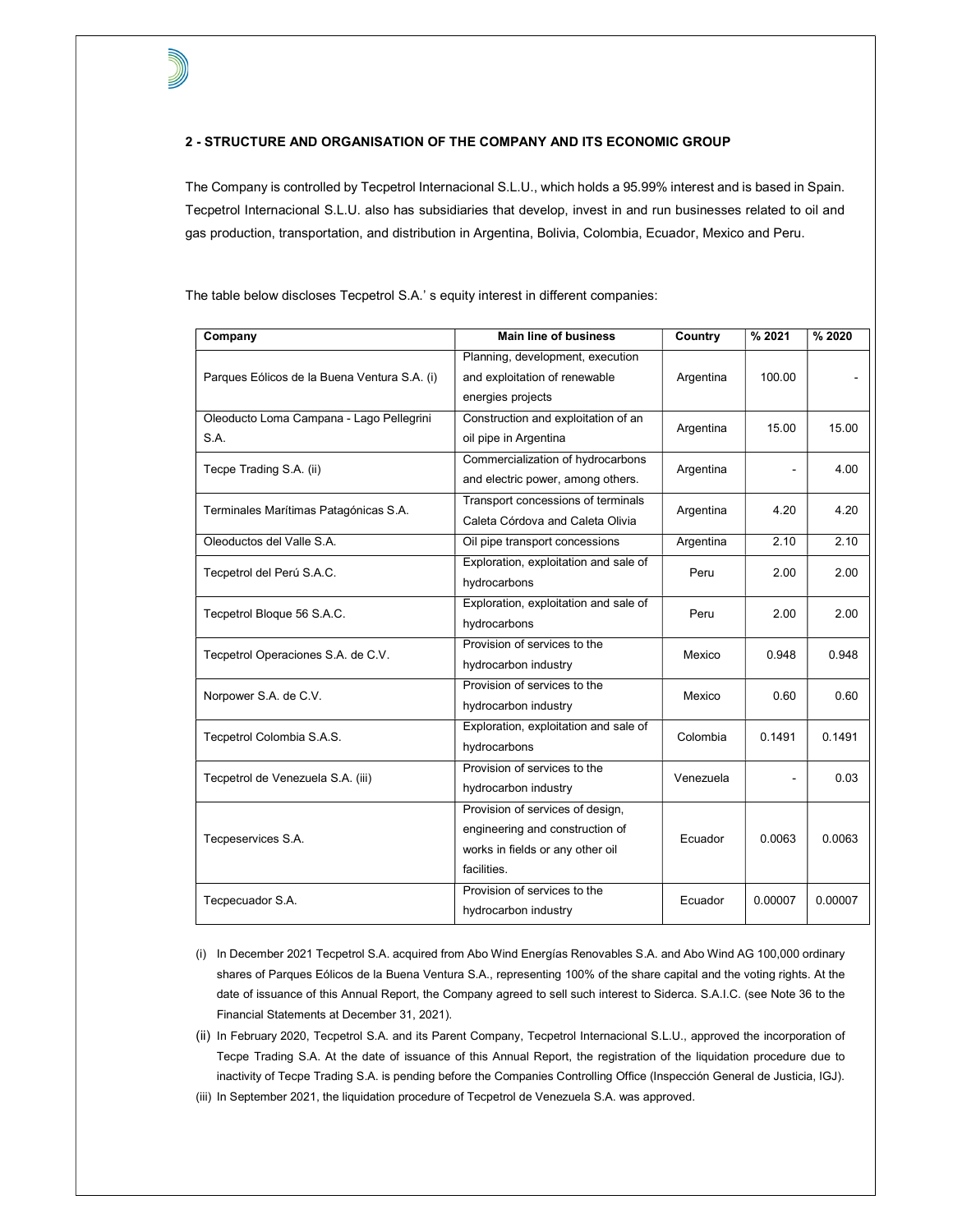#### Transactions and balances with related parties

Transactions and balances with related parties are disclosed in Note 34 to the Financial Statements at December 31, 2021.

# 3 - INFORMATION ABOUT THE FINANCIAL SITUATION

This section must be read together with the Summary of Information at December 31, 2021.

The economic setting during 2021 was controlled by high volatility levels which affected most variables that impact the performance of the Company. Some of them are mentioned below:

- the gross domestic product dropped by 11.9% in the third quarter, in year-on-year terms.
- the inflation rate reached 50.9% (CIP) between January 1, 2021 and December 31, 2021, resulting in an increase in internal costs associated to local currency.
- the ARS devalued by 22.1% in relation to the USD.
- increase in crude oil international prices, which impacted local prices.

Net profits (losses) for 2021 recorded profits for \$44,167.2 million, while in 2020 the Company had net profits for \$3,813.9 million.

The gross margin for the fiscal year ended on December 31, 2021, totaled \$55,080.5 million, representing a 92% increase in relation to 2020. Such increase was mainly caused by fluctuations in the exchange rate, higher deliveries of oil and gas and the recovery of crude oil international prices.

During the fiscal year under consideration, the Company received funds from its regular business activities, borrowings from banks and related parties, and the issuance of negotiable obligations.

Additionally, on February 9, 2021, the Company issued Class 4 negotiable obligations for a nominal value of USD 6.5 million, paid in cash (in USD) and in kind through the delivery of negotiable obligations Class 2, with an issuance price of 100%, bearing interest at a fixed rate of 4% and maturing on February 9, 2023. Interest is payable quarterly, and principal will be fully paid off upon maturity. Funds obtained from the issuance of such negotiable obligations were used for the partial refinancing of Class 2 negotiable obligations, as stated under Communication "A" 7106 from the BCRA.

Additionally, in March 2021, the Company took out a loan from Itaú Unibanco S.A. Nassau Branch for USD 286 million intended for the settlement of financial debt and other purposes related to the ordinary activities of the Company. The loan bears compensatory interest at an annual rate of 5.75% which must be paid on a quarterly basis. Principal will be cancelled in thirteen equal and quarterly installments. The first installment will be payable after the first nine months following receipt of funds and the last installment will be payable on September 26, 2024.

Such financing was obtained at market rates, considering comparable solvency, soundness, fund generation and risk indicators.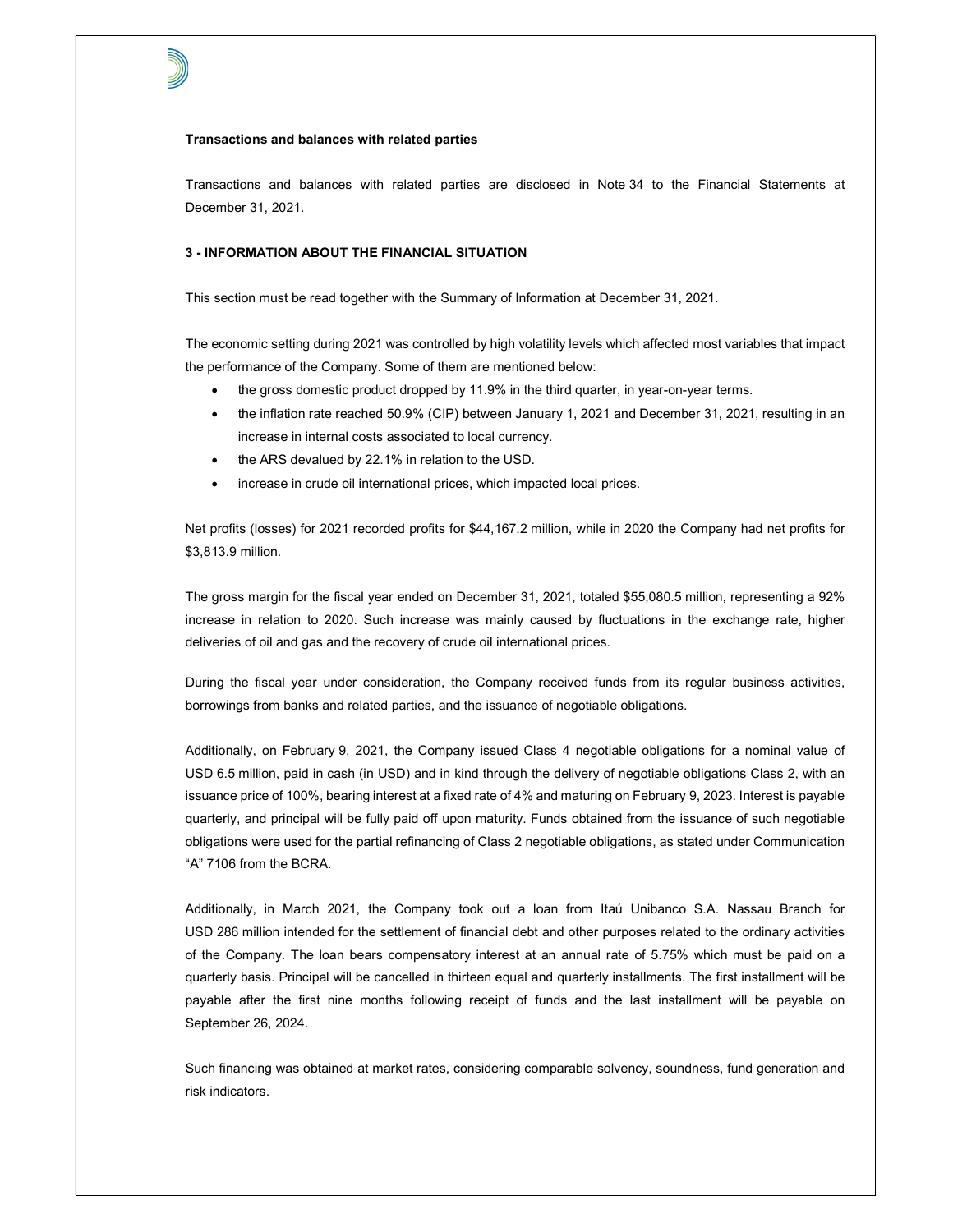By means of Communication "A" 7106 dated September 15, 2020, the BCRA introduced restrictions to access the exchange market. One of such measures applicable to entities with offshore financial debt with a non-related counterparty and with debt securities issued in Argentina and denominated in foreign currency, maturing between October 15, 2020 and March 31, 2021 is the obligation to submit a refinancing plan under certain parameters. Additionally, on February 25, 2021, and December 9, 2021, through Communications "A" 7230 and "A" 7416, the BCRA extended the obligation to submit a refinancing plan to principal amounts maturing on or after April 1, 2021 and until December 31, 2021, and on or after January 1, 2022 until June 30, 2022, respectively, pursuant to Communication "A" 7106. At the date of this Annual Report, the Company refinanced its debts maturing on or before June 30, 2022, pursuant to Communications "A" 7106, "A" 7230 and "A" 7416".

Investments in Property, plant and equipment reached \$38,461.8 million (mainly from Fortín de Piedra area).

## 4 - ADDITIONAL INFORMATION

In accordance with Article 10 of the by-laws, the Management of the Company is vested in a Board of Directors comprised of a minimum of three and a maximum of five Regular Directors. At December 31, 2021, the Board consisted of five Regular Directors and three Alternate Directors appointed by the Shareholders at an Annual General Meeting and the Shareholders' Committee for Corporate Control, respectively.

Strategic and administrative decisions and policies are submitted to the Board of Directors for approval, including all decisions and policies related to investments and disinvestment in both industrial and financial assets. Operating decisions are adopted by the General Manager and his or her team of first-line executives who are responsible for different business areas.

Moreover, for the purposes of the management of the Company, executives periodically monitor the internal control system in force, considering the effects the changes might cause in the systems and processes.

The Company adopted a Code of Conduct, a Business Conduct Policy, a Policy on Transparency for Third-Party Relations, a Code of Conduct for Vendors and an Anti-harassment and Anti-discrimination Policy, aiming at the consolidation of a corporate culture of transparency and integrity based upon ethical behavior and law compliance. The Company encourages the use of the Compliance Line to report situations violating the above-mentioned codes and policies.

The Company has a Business Conduct Compliance Manager, who reports to the General Manager (President) of the Company. That person is responsible for identifying and reducing risks of corruption, encouraging ethical and transparent behavior and designing standards in line with national and international anti-corruption and anti-bribery laws.

The Code of Conduct and the Business Conduct Policy set forth guidelines regarding relations among employees and between employees and clients, suppliers, public entities and other third parties in relation to business processes, in order to guarantee compliance with applicable legislation.

The bylaws of the Company provide for a Shareholders' Committee for Corporate Control formed by a minimum of three regular members upon whom the responsibilities as set forth under Companies Law No. 19.550 (hereinafter referred to as "LGS") are imposed.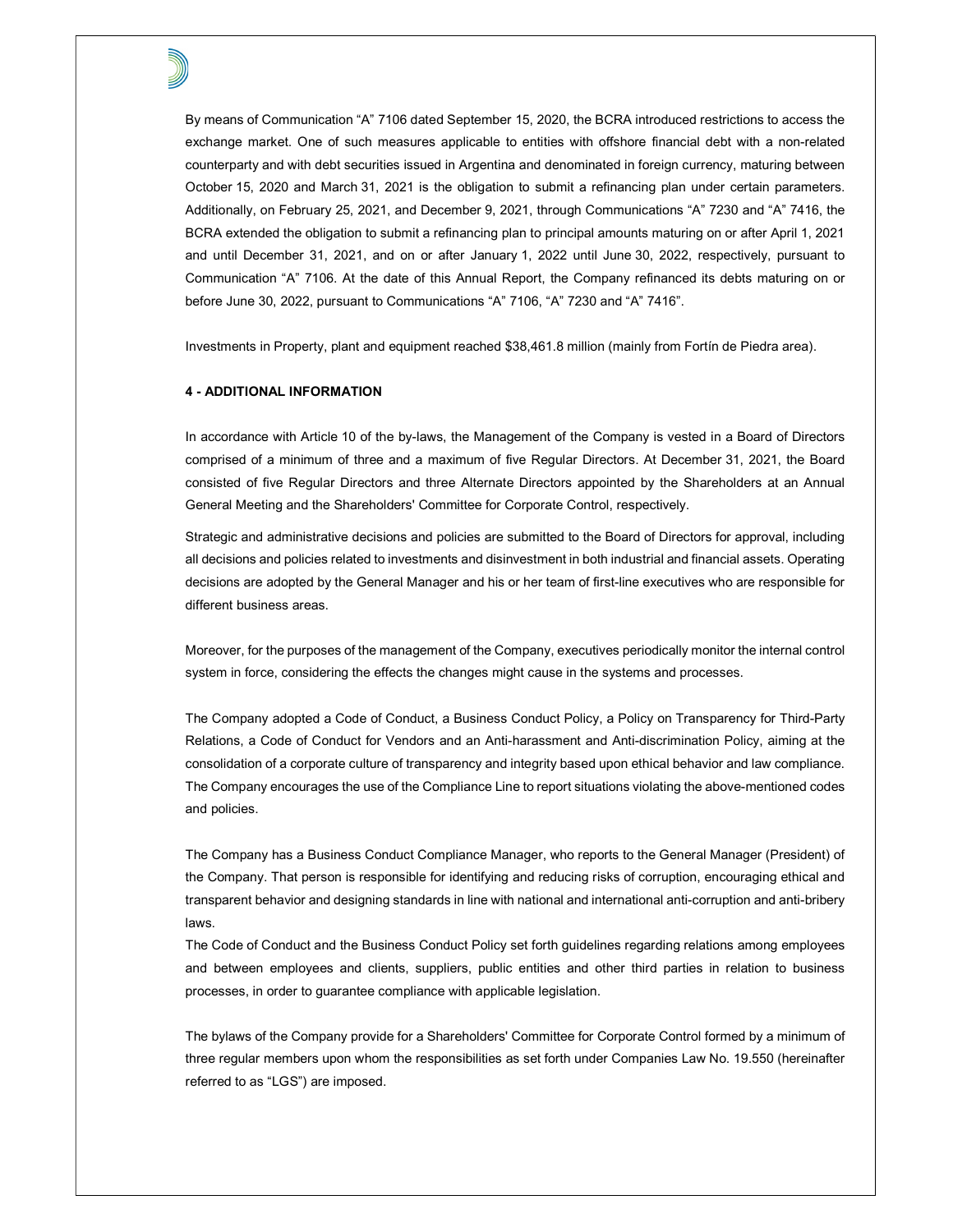The remuneration of all Directors and members of the Shareholders' Committee for Corporate Control is determined considering their responsibilities, time of service, competence, professional reputation and the value of their services in the market. The remuneration of the managers consists of a fixed component and a variable component based upon performance; such remuneration is in line with market values.

The Company offers ongoing benefit programs such as "unfunded defined benefits" and "other long-term benefits" that, under certain established conditions, are granted after retirement and during an employee's working life and are recorded according to current accounting standards. Additionally, Tecpetrol Investments S.L.U. (indirect parent company of Tecpetrol S.A.), adopted an employee retention and long-term incentive program for certain employees of some subsidiaries. According to this program, certain executives of the Company will be granted a number of equity units valued at carrying value of Consolidated Equity per share of Tecpetrol Investments S.L.U. (excluding non-controlling interest). The Company does not offer stock option plans as part of the remuneration of Directors or Managers.

The Company does not have a specific dividend policy. The distribution of dividends depends upon, among other things, the profits or losses of the Company, the investment requirements, the possibilities and costs of financing investment projects, the settlement of obligations, statutory and contractual restrictions in force, future perspectives and any other factor which the members of the Board of Directors deem relevant.

The Directors submit the Financial Statements of the Company (together with the related report issued by the Shareholders' Committee for Corporate Control) for consideration and approval of the Shareholders at an Annual General Meeting. Within a 120-day period following the closing date of the fiscal year, an Annual General Meeting of Shareholders must be held in order to approve the financial statements and decide on the use of the profits (losses) for the year.

In compliance with section 1, subsection a.1), Part I, Chapter I, Title IV of 2013 CNV Regulations, a report on the level of compliance with the Corporate Governance Code is hereby included as a separate exhibit.

# 5 - PROSPECTS

The Company has knowledge and skills which give it a competitive advantage to position itself as a leader in the regional development of unconventional resources in long-term projects which are significant for the country's economy, since they have an impact upon job creation, the development of value chains, tax saving, import replacement, the improvement of the trade balance and the reduction in gas prices for consumers and industries. The COVID-19 syndemic still impacts the global economy. At the date of issuance of this Annual Report, the full extent of the syndemic and its impact on the country's economy are unknown. However, such situation is not expected to significantly affect the Company's business.

In Neuquina basin, Tecpetrol is taking part in Plan Gas 4, which is expected to maintain drilling and completion activities in order to reach a production plateau of 18 million  $m^3/d$ . In El Tordillo, the Company will continue with the drilling campaign and the analysis of operational efficiency in order to optimize costs. Also, in Gran Bajo Oriental, the Company expects to drill two exploratory wells in order to assess the productive capacity of the field.

In 2022, the Company expects to continue exporting crude oil in similar volumes as those recorded in 2021. In relation to natural gas, deliveries to the different segments are expected to remain in similar levels as those recorded in 2021.